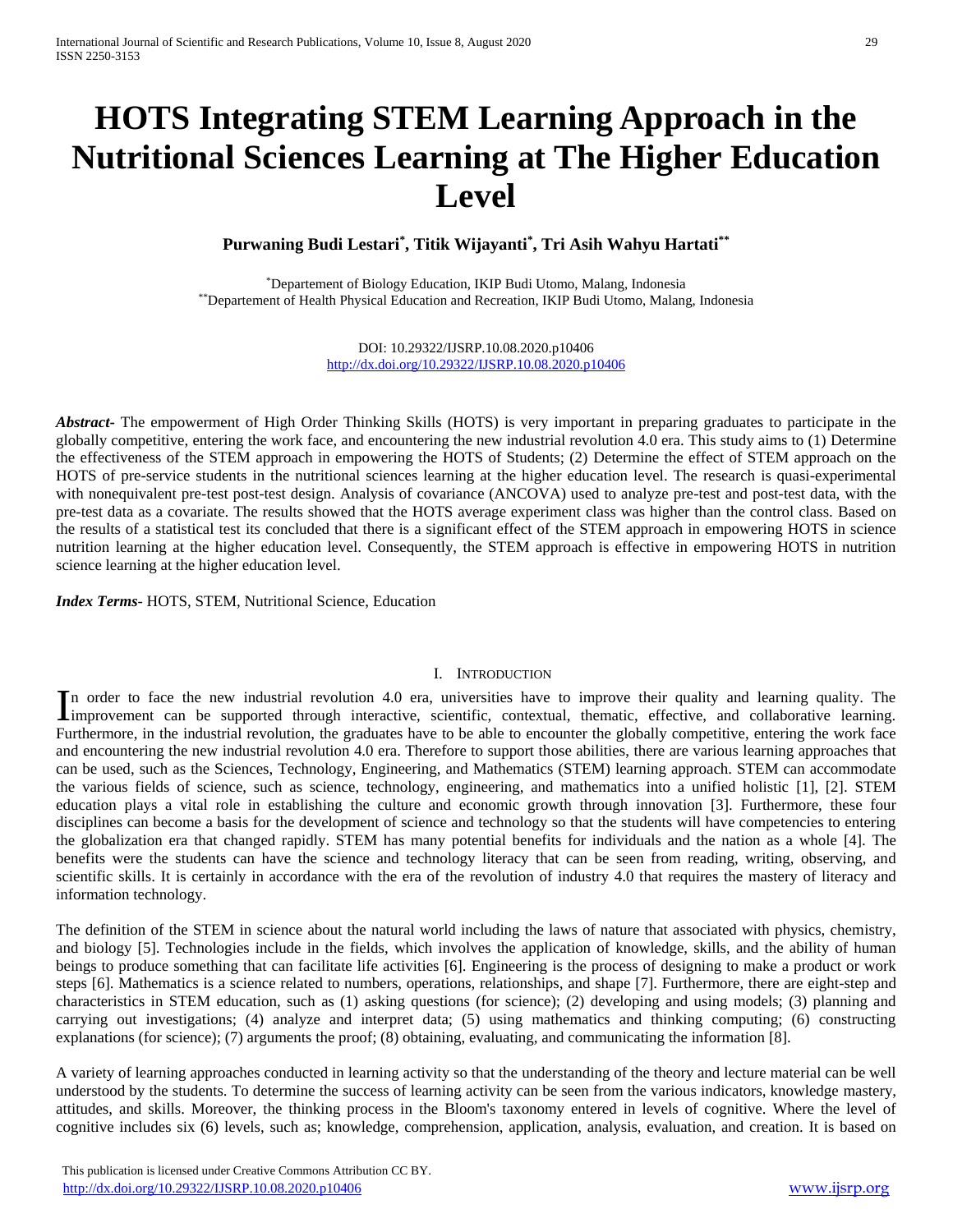levels of thinking skills, starting from the lowest level to the highest. The ability to think on a HOTS in the Bloom's taxonomy includes the process of analyzing  $(C4)$ , evaluating  $(C5)$ , and creating  $(C6)$  [9],[10].

The empowerment of the High Thinking Order Skills (HOTS) is one of the indicators in measuring student success in concept mastery. HOTS is very important for the students to help analyze the problems. Where in solving problems, students were required to think creatively. Students who have high ability levels will be easier to solve the problem [11]. While the definition of HOTS according to is an person's ability to control their plan, evaluate and monitor progress, be flexible, adaptable, and can solve problems in various contexts [12].

High level of thinking skills was divided into four groups; problem-solving, decision making, creative thinking, and critical thinking [13]. A high level of thinking that involves various types of exploration of questions related to issues that are not clearly defined and do not have a definite answer. Therefore, the necessary exercise of drawing up explanations, exercises make a hypothesis, generalizing, and documenting those findings with evidence. Based on some opinion, then HOTS can be defined as a skill of highlevel thinking that requires thinking critically, creatively, analytically, to information in solving a problem.

Nutrition science learning is one of the compulsory subjects in the curriculum of higher education in the biology education department of IKIP Budi Utomo Malang. The learning activities of nutrition science particularly have not been able to accommodate the outputoriented in the 21st century, especially the HOTS. That because of the Less synergy between the lecturer, learning methods and learning models, technology, and human resources, so that the output not at the maximum level. The observation results showed that 60% of the students still have a low level of HOTS, especially on the nutrition science subjects. This is due to the learning process that occurs in IKIP Budi Utomo that is starting to lead to a paradigm of student-centered learning, but not all of the lecturers enrich the skills of HOTS. Moreover, the STEM used to make nutrition science learning became meaningful and deep learning. Referring to the gap analysis, the problem in this research is how the effectiveness of STEM in empowering HOTS of nutrition science learning at IKIP Budi Utomo Malang?

### II. LITERATURE REVIEW

# *A. STEM (Sciences, Technology, Engineering, and Mathematics)*

STEM is a learning approach that integrates the four areas of science, technology, engineering, and mathematics into one unified holistic [1]. STEM as the following: (1) the science of representing the knowledge about the law and the prevailing concept of nature; (2) technology as a skill, or a system used in regulating the society, organization, knowledge or the design and use of tools created to facilitate the work; (3) Engineering as the knowledge to operate or design a procedure to solve the problem; (4) Mathematics as a science that connects to the scale, numbers and space which only requires logical arguments without or accompanied by empirical evidence [14]. Thus, the purpose of the STEM approach is that the learners have science and technology literacy that can be seen from reading, writing, observing, and scientific skills, and then able to develop that applied skills in facing daily life problems [1]. Some empirical research proved that STEM learning has the potential to generate a competitive upcoming labor force with 21st-century skills [2], [15].

# *B. High Thinking Order Skill (HOTS)*

The high order thinking skills (HOTS) ability was the ability to understand, analyze, synthesize, evaluate and create a concept so that the concept can be understood and attached to the student's long time memory [16]. HOTS has some indicator to include: (1) analyzing (analyzing), where the learners should be able to decipher or detailing a problem in the form of a question into a section more specific and able to connect the part; (2) evaluating, learners able to make consideration of a condition, method, or idea; (3) Creating (creating), learners should be able to synthesize knowledge or information into new knowledge [17]. HOTS has another name, namely the metacognitive ability, which means the individual knows the time to take control of his plan, evaluate and monitor the progress, to be flexible, adaptable, and can cope with problems in various contexts [12]. Thus, HOTS was an ability to take control of the plan, evaluate and monitor the progress, flexible, adaptable, and can cope with problems in various contexts. HOTS can be achieved through many activities that not just memorize the material.

# III. METHODS

# *A. The Research Design*

Quasi-experimental research was applied through the pre-post nonequivalent design, where the control and experiment class from the 2016 biology education department at one of the higher education levels in East Java, IKIP Budi Utomo Malang. The HOTS data obtained from the pre-test and post-test scores of the control and experimental class. The research design is contained in Table 1.

# **Table 1.** Research Design of Quasi-experimental with Pre-Test and Post-Test Nonequivalent **Class Pre-test Treatment Post-test**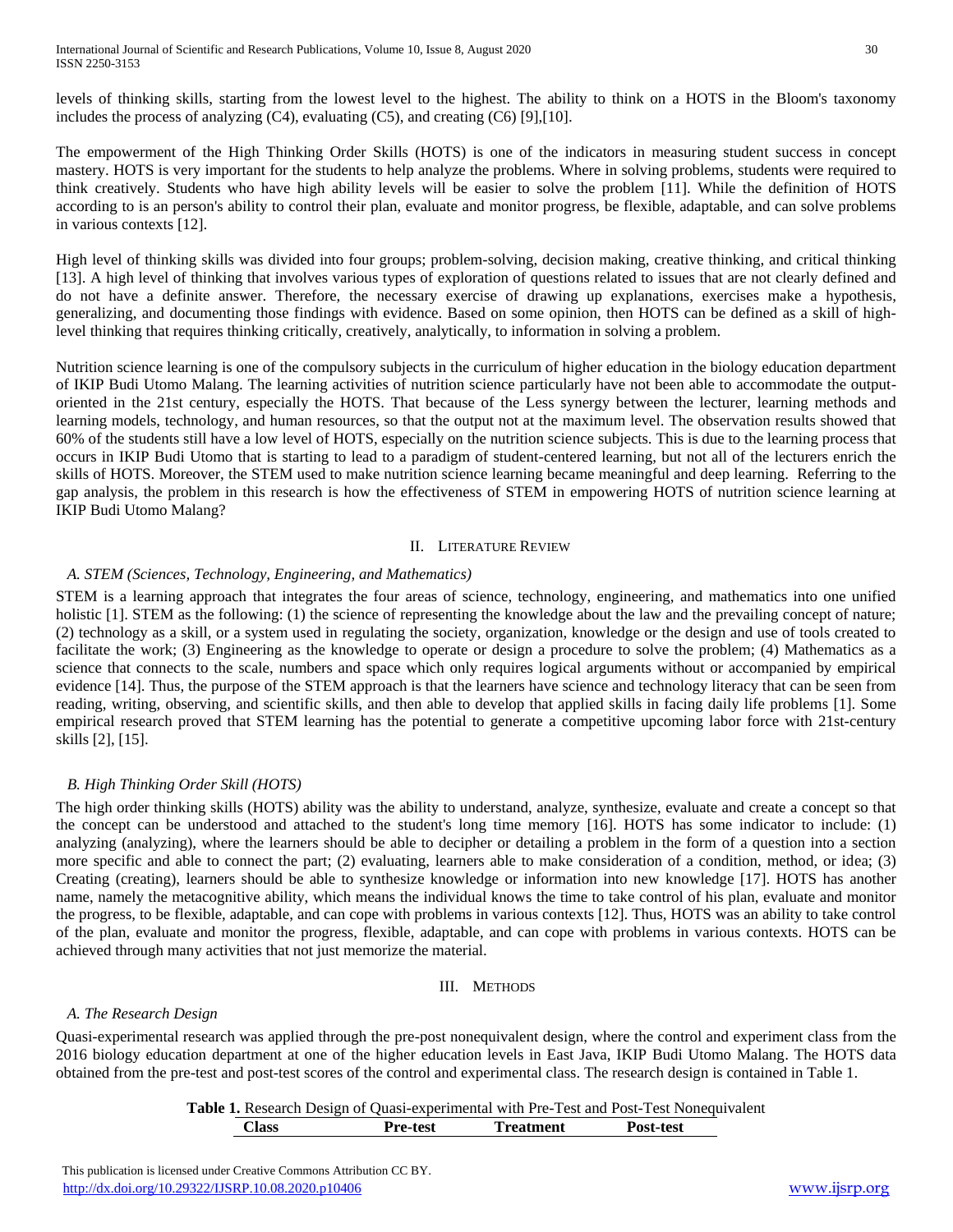| 170<br>,,,,, |                | $\mathbf{r}$ |
|--------------|----------------|--------------|
| <b>LAND</b>  | $\overline{r}$ |              |

#### *B. Research Sample*

Using One-Stage Cluster sampling with divide the population into groups or clusters, then some clusters were selected randomly as the representative of the population, then all elements in the cluster were selected as the research sample. The population in this research was the students of the 2016 biology education department, which divided into 2 (two) classes. The number of the overall sample were 46 students divided into two classes, 25 students in the experiment class and 21 students in the control class.

## *C. Instrument*

The instrument was an essay questions test to measure the six indicators of HOTS aspects. The essay questions test has intervals 1-4 in accordance with the criteria, respectively. The validity of the instrument using the validity of the content, meaning that the instrument HOTS has been assessed for feasibility by the expert.

### *D. The Data Analysis Technique*

Data were analyzed using SPSS 16.0 for Windows to determine the results of a descriptive analysis of the pretest-posttest. The test of normality using the one-sample Kolmogorov-Smirnov test, while homogeneity using the test of Levene. Then to find out the effect of the STEM towards the empowerment of HOTS using a General Linear Model (GLM)–Multivariate test ANCOVA.

## IV. RESULTS AND DISCUSSION

The results of the descriptive analysis of the HOTS showed in Table 2 below.

|                                |             | <b>Table 2. Descriptive Analysis</b> |     |
|--------------------------------|-------------|--------------------------------------|-----|
| <b>Descriptive Statistics</b>  |             |                                      |     |
| Dependent Variable (Post-test) |             |                                      |     |
| Group                          | <b>Mean</b> | <b>Std. Deviation</b>                | - N |
| Control                        | 78.4800     | 8.45143                              | 25  |
| Experiment                     | 82.7619     | 6.49542                              | 21  |
| Total                          | 80.4348     | 7.84192                              | 46  |

Based on Table 2, showed there was a difference in the average score between the control and experiment class. The average score of the control class was 78,48 lower than the average score of the experiment class in the number of 82,43. That showed that the average score of the experiment class higher compared to the control class.

#### *A. The results of the Homogeneity Test of HOTS*

A homogeneity test was conducted to the HOTS post-test data. The results of the homogeneity e test showed in Table 3. Based on the calculation of obtained significance. P-level that was greater than 0.05, meaning both data were not different or homogeneous.

| <b>Table 3.</b> The Homogeneity Test Result of HOTS                                                |     |                                |      |  |
|----------------------------------------------------------------------------------------------------|-----|--------------------------------|------|--|
| Levene's Test of Equality of Error Variances <sup>a</sup>                                          |     |                                |      |  |
|                                                                                                    |     | Dependent Variable (Post-test) |      |  |
| F                                                                                                  | df1 | df2                            | Sig. |  |
| 1.460                                                                                              |     | 44                             | .233 |  |
| Tests the null hypothesis that the error variance of the dependent variable is equal across groups |     |                                |      |  |
| a. Design: Intercept + pre-test + model                                                            |     |                                |      |  |

# *B. The results of the Analysis Test ANCOVA on the Empowerment of HOTS*

Analysis of covariance (ANCOVA) was conducted to determine whether there were differences in post-test in the experimental and the control class. The test results of the ANCOVA can be seen in Table 4 below.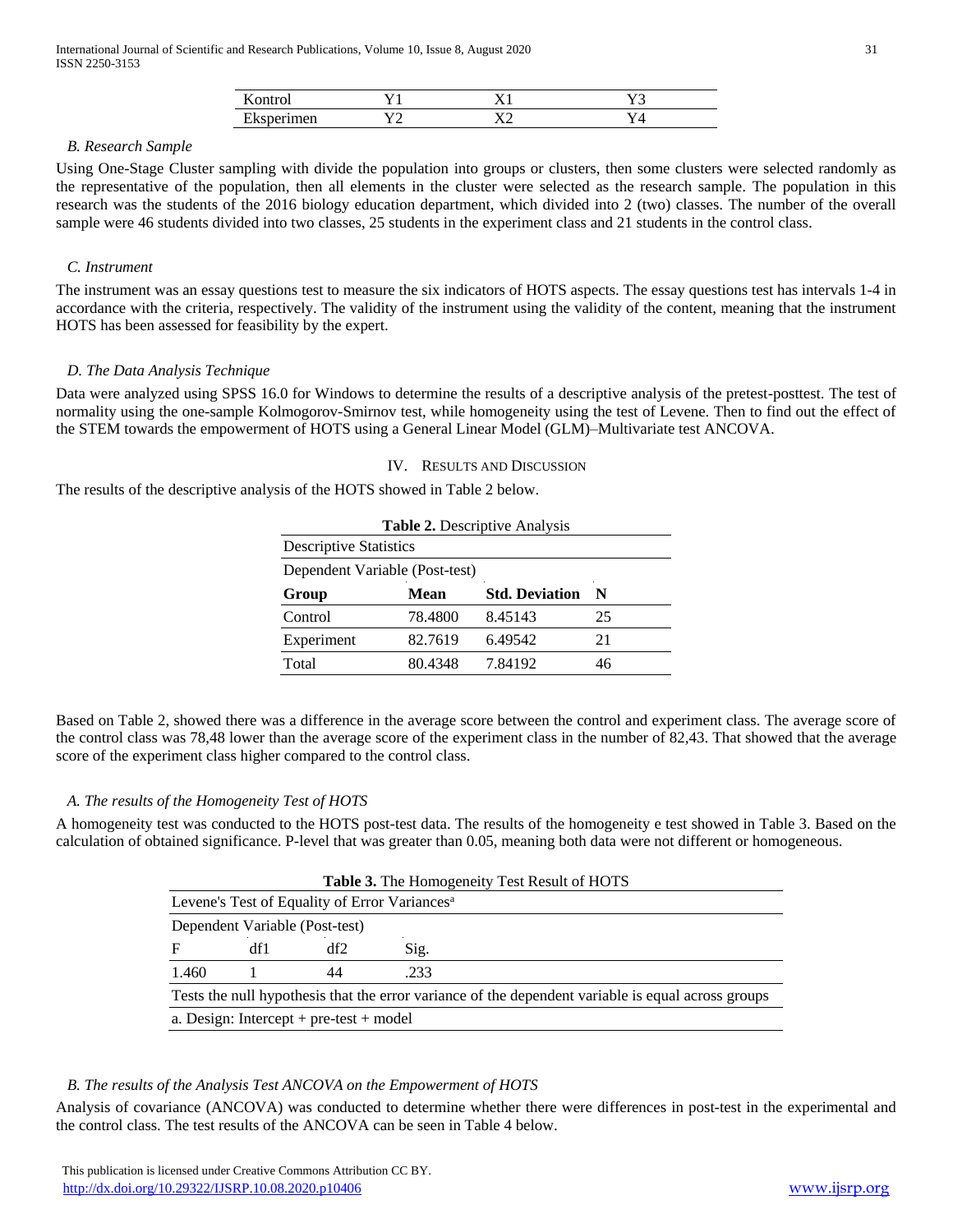Tests of Between-Subjects Effects

|  | <b>Table 4. The ANCOVA Test Result</b> |  |
|--|----------------------------------------|--|
|--|----------------------------------------|--|

| Dependent Variable (Post-test) |                                   |    |                    |         |      |
|--------------------------------|-----------------------------------|----|--------------------|---------|------|
| <b>Source</b>                  | Type III Sum of<br><b>Squares</b> | Df | <b>Mean Square</b> | F       | Sig. |
| Corrected Model                | 2330.950 <sup>a</sup>             | 2  | 1165.475           | 114.850 | .000 |
| Intercept                      | 126.415                           |    | 126.415            | 12.457  | .001 |
| Pre-test                       | 2121.695                          |    | 2121.695           | 209.080 | .000 |
| Model                          | 308.422                           |    | 308.422            | 30.393  | .000 |
| Error                          | 436.354                           | 43 | 10.148             |         |      |
| Total                          | 300376.000                        | 46 |                    |         |      |
| Corrected Total                | 2767.304                          | 45 |                    |         |      |

a. R Squared  $= .842$  (Adjusted R Squared  $= .835$ )

The analysis of covariance (ANCOVA) results showed that F count was 114,850, with a significance value of 0.000<0.05. The significance value was less than  $0.05$  (p <0.05), so the null hypothesis was rejected, and the research hypothesis was accepted. That means that STEM affected the empowerment of students HOTS. Moreover, to determine the differences in the average correction of each class by using a further test technique of LSD. The summary of the LSD test can be seen in Table 5 below.

| <b>Table 5. LSD test Result</b> |         |                 |  |  |
|---------------------------------|---------|-----------------|--|--|
| Group                           | Mean    | <b>Notation</b> |  |  |
| Experiment class                | 82.7619 | а               |  |  |
| Control class                   | 78.4800 |                 |  |  |
|                                 |         |                 |  |  |

Table 5 showed the difference in HOTS average in each class. The lowest average value was from class control in number 78.4800, while the experiment class average was 82.7619. It showed that the corrected average value was significant, meaning the treatment showed a significant difference with the control class.

## *C. Discussion*

Based on the descriptive analysis, there was a difference in the post-test average value between the control and experiment classes. The HOTS average in the experiment class that implementing the STEM approach higher than the control class. This was due to the implementation of the STEM that causes the learning to become more meaningful in studying concept [18],[19]. Furthermore, it also supported by the character of STEM, such as the emphasis on science, where students required to ask a question then proceed with the planning and carrying out investigations in material science of nutrition. Moreover, to answer the problem, students analyze and interpret the data systematically from the results of the investigation conducted. Through the process of science, students were able to develop knowledge, especially their HOTS. Inline, the development of student's skills was very important. The student's capabilities could be measured through how the students understand to learn correctly, creatively and could increasing their own skills [20]. Furthermore, the students could use science to answer the problem through scientific methods, raise and answer the hypothesis through an investigation by connecting the surrounding nature or the real world. Such activities could make students became a more creative person. On the other hand, the scientific method could make students became more creative people not only in learning activities but also in their daily lives [18].

The research findings showed there was a significant effect of the STEM implementation to empower students HOTS in nutrition science subjects. Through STEM implementation, students were able to interpret, analyze information, simplify, and solve problems so that the HOTS could increase. In addition, STEM provided an opportunity for teachers to demonstrate how concepts, principles, and techniques of the science, technology, engineering, and mathematics can be used in an integrated way in the development of products, processes, and systems used in everyday life. The increasing of HOTS indicators can be seen from the good mastery concept when students able to think high-level, where not only remember and understand the concept, but can analyze as well as synthesize, evaluate, and create a concept properly. Furthermore, the concept gained can be attached to the student's long time memory [16],[21]. The previous research showed that STEM implementation could improve the students learning outcomes, creative thinking, and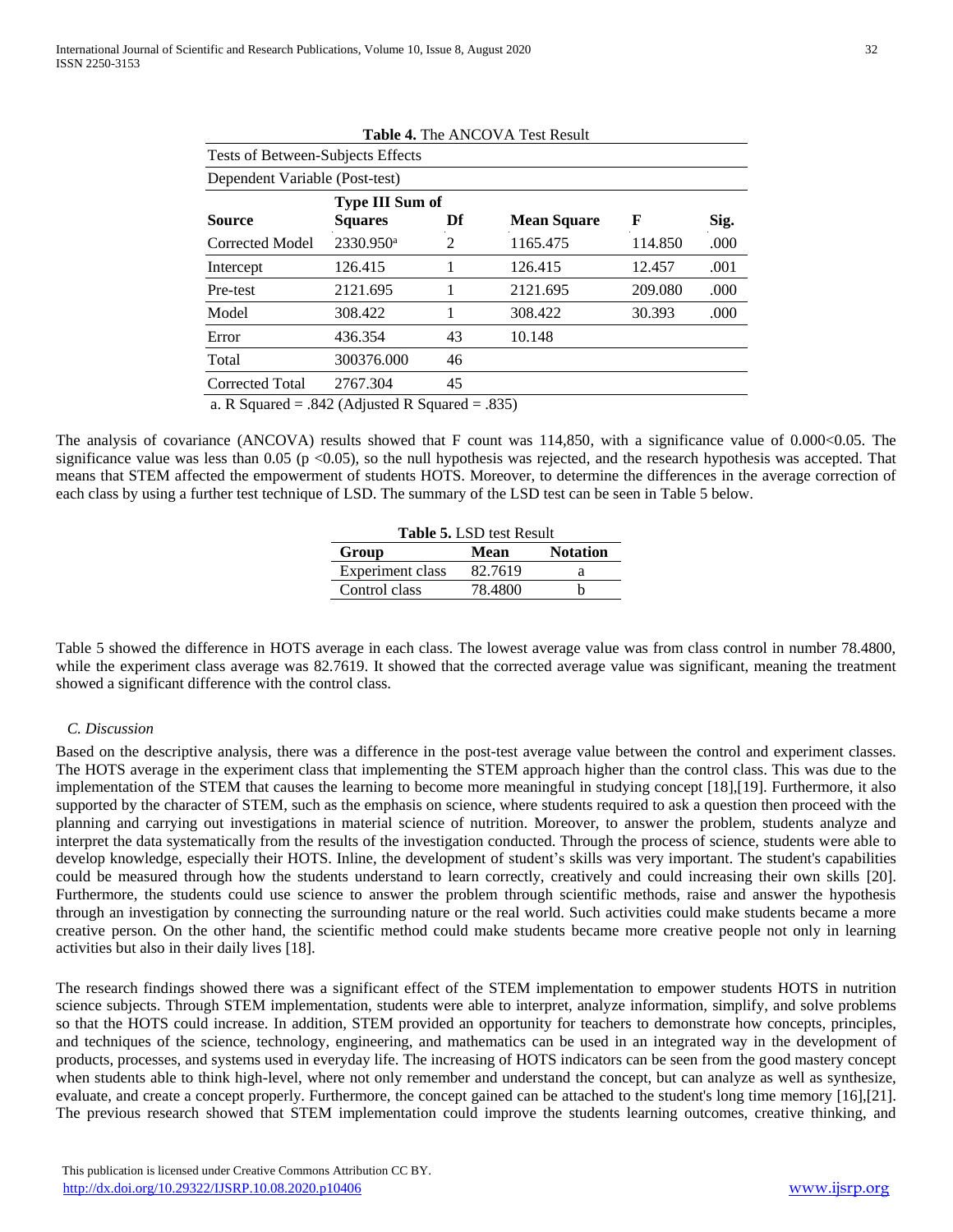critical thinking skills [5]. Some factors that cause students to have different HOTS ability were the level of intelligence and the ways every student face difficulty [17].

Based on the test Least Significance Different (LSD) there were differences in the average correction between the experiment and control class. That is because through STEM make students can have innovation, thinking logically and independently, have technological literacy, able to connect the culture and history with education, and able to apply their knowledge in real daily life [5]. The advantage of integrating STEM in the learning activities as it can emphasize the students to became active in the learning activities using technology products. The reason because that can encourage students to learn more actively and meaningfully so that student's critical thinking skills become higher when the students being more aware of the concept at the maximum level. The integration of the STEM approach in problem-based learning could improve student's critical thinking skills in chemistry [22].

Furthermore, there were seven reasons to involve students in the STEM approach. STEM will empower student's understanding of important science and mathematics concepts [23],[24]. Thus, students become innovative critical thinkers and can make good decisions wisely. It is because students understand how to approach and solve problems using STEM skills. It also develops a sense of ethics and social conscience among students. STEM helps the students to develop good collaboration skills and become more technologically literate. Lastly, STEM promotes students to understand how their STEM coursework will enhance their future careers [25].

Moreover, 21st-century teaching and learning using the STEM approach is one of the keys to effective, meaningful learning and indepth understanding that can link science, technology, engineering, and mathematics among students. Thus, with the help of technological advancement, the STEM education approach should include elements of problem-solving, critical thinking, creative thinking and scientific thinking that can enhance the HOTS among students [19].

#### V. CONCLUSION

The conclusion was STEM implementation can empower students HOTS at the higher education levels. It is showed from the differences of the average correction of the experiment and control class in the value of the corrected average difference. The average experiment class score higher compared to the control class. Based on the statistical test results, there is a significant effect of STEM in empowering the HOTS of students in the science of nutrition at the higher education levels.

#### ACKNOWLEDGMENT

We would like to express our gratitude for the support of the Research and Service Center (P2M) of IKIP Budi Utomo Malang, Indonesia. We also appreciate the head of the biology education department and the 2016 academic students for the participation

#### **REFERENCES**

- [1] F. R. Jauhariyyah, Hadi Suwono, and Ibrohim, "Science, technology, engineering and mathematics project based learning (STEM-PjBL) pada pembelajaran sains," in *Pros. Seminar Pend. IPA Pascasarjana UM*, 2017, vol. 2, pp. 432–436.
- [2] K. Hasim and A. Ilhan, "The effect of football coaches'stai anxiety level on problem solving skill," *Eur. J. Phys. Educ. Sport Sci.*, vol. 3, no. 8, pp. 14–25, 2017.
- [3] R. Cooper and C. Heaverlo, "Problem Solving and Creativity and Design: What Influence Do They Have on Girls' Interest in STEM Subject Areas?," *Am. J. Eng. Educ.*, vol. 4, no. 1, pp. 27–38, 2013.
- [4] H. Subekti, W. L. Yuhanna, and H. Susilo, "Representation of mutual terms and research skills towards grade point average: Exploration study," *Florea J. Biol. dan Pembelajarannya*, vol. 5, no. 1, pp. 1–10, 2018.
- [5] R. Oktavia, "Bahan ajar berbasis Science, Technology, Engineering, Mathematics (STEM) untuk mendukung pembelajaran IPA terpadu," *SEMESTA Pendidik. IPA*, vol. 2, no. 1, pp. 32–36, 2019.
- [6] R. Bruton, *STEM education policy statement 2017-2026*. Irlandia: Department Education and Skill, 2017.
- [7] E. M. Reeve, "STEM Thinking!," *echnology Eng. Teach.*, vol. 75, no. 4, pp. 8–16, 2015.
- [8] H. Subekt, M. Taufiq, H. Susilo, I. Ibrohim, and H. Suwono, "Mengembangkan literasi informasi melalui belajar berbasis kehidupan terintegrasi stem untuk menyiapkan calon guru sains dalam menghadapi era revolusi industri 4.0: Review literatur," *Educ. Hum. Dev. J.*, vol. 3, no. 1, pp. 81–90, 2018.
- [9] D. I. Amin and D. Sigit, "Instrumen asesmen pemahaman konseptual berorientasi higher order thinking skills keterampilan proses dan sikap terhadap sains pada bahan kajian hidrokarbon dan minyak bumi," *J. Pendidik. Teor. Penelitian, dan Pengemb.*, vol. 3, no. 9, pp. 1142–1146, 2018.
- [10] O. W. Anderson and D. R. Krathwohl, *A taxonomy for learning, teaching, and assessing: A revision of Bloom's taxonomy of educational objectives*. New York, NY: Longman.
- [11] G. Ramadhan, P. Dwijananti, and S. Wahyuni, "Analisis kemampuan berpikir tingkat tinggi (High Order Thinking Skills) menggunakan instrumen two tier

 This publication is licensed under Creative Commons Attribution CC BY. <http://dx.doi.org/10.29322/IJSRP.10.08.2020.p10406> [www.ijsrp.org](http://ijsrp.org/)